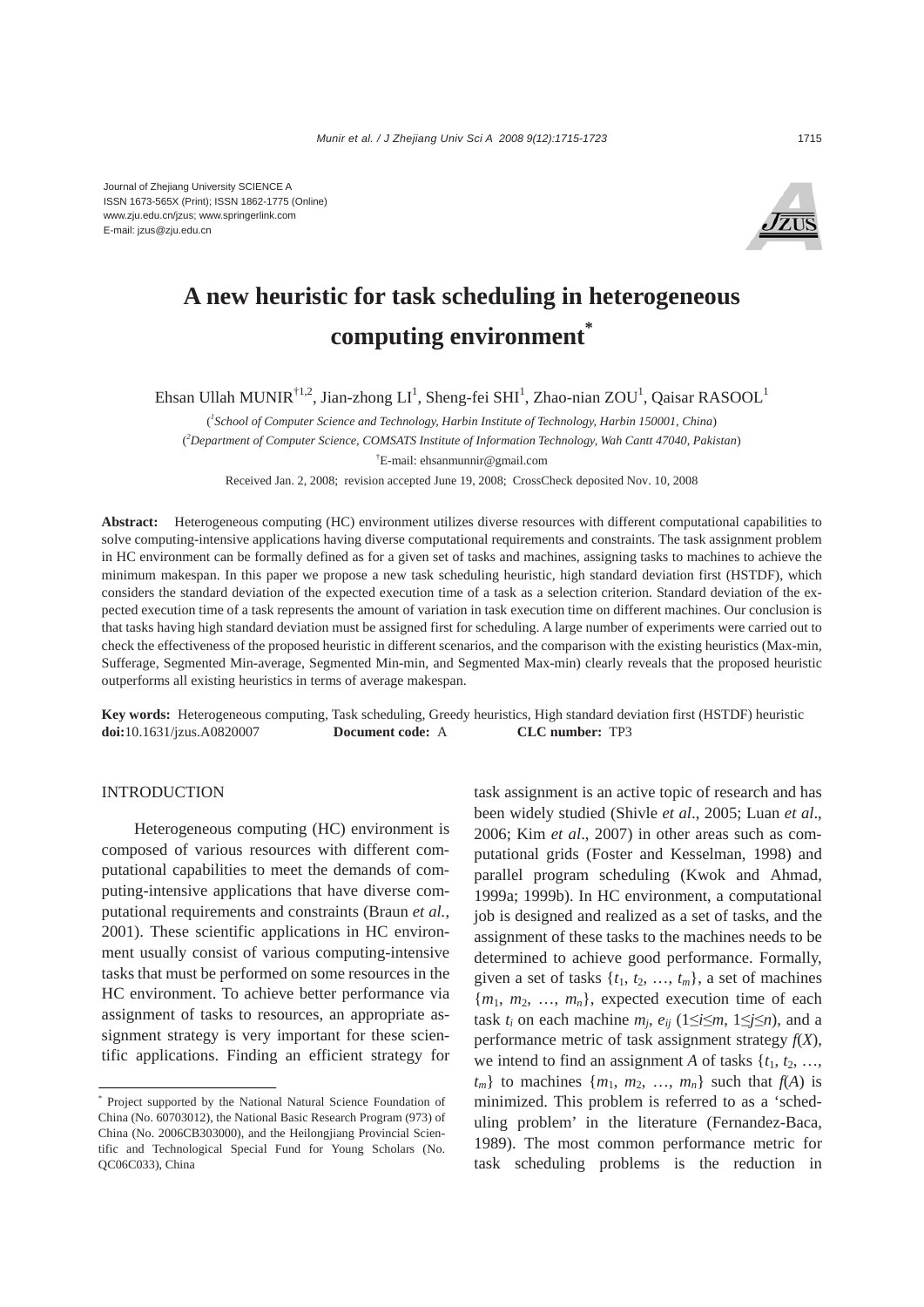makespan, which is defined as the maximum expected time required for completing the set of tasks using a particular assignment strategy.

The scheduling problem has been shown to be NP-complete (Ibarra and Kim, 1977; Fernandez-Baca, 1989), so it is not expected to be solved by using algorithms with polynomial time complexity. Hence other techniques such as greedy heuristics (Cormen *et al*., 2001), genetic algorithms (Wang *et al*., 1997), approximation algorithms (Vazirani, 2002) and ant-colony optimization (Ritchie and Levine, 2004) are used to find near-optimal solutions. In these techniques, greedy heuristics are widely used for task scheduling and are reported to be effective and efficient. Provision of solutions in real time makes them the logical candidate for scheduling problems. Greedy heuristics are an iterative process where at each step an individual task is chosen from the set of tasks based upon a certain criterion, and the selected tasks are assigned to respective machines based on some performance metric. This process is repeated until all the tasks are scheduled for processing on the machines. Recently a large number of heuristics have been proposed for task scheduling in HC environment (Maheswaran *et al*., 1999; Wu *et al*., 2000; Sakellariou and Zhao, 2004; Shivle *et al*., 2005; Luan *et al*., 2006; Kim *et al*., 2007). These heuristics use the minimum, maximum, mean or median of the expected execution time of tasks as the definitive selection criterion for scheduling.

In this work, a new task scheduling heuristic, high standard deviation first (HSTDF), is proposed, which considers a new selection criterion for task scheduling, i.e., the standard deviation of the expected execution time of tasks on all machines. The time complexity of HSTDF is *O*(*mn*+*m*log*m*+  $(m^2/k) n \log n$ , where *m* is the number of tasks, *n* is the number of machines and *k* is the number of groups. To the best of our knowledge, there has been no research to date considering the standard deviation of the expected task execution time as the selection criterion. This is the first paper taking this selection criterion into account.

A large number of experiments were conducted to show the effectiveness of the proposed heuristic, which outperforms other heuristics in terms of average makespan.

## RELATED WORKS

A large number of heuristics have been proposed for task scheduling in HC environments. Min-min (Freund *et al*., 1998) and Max-min (Freund *et al.*, 1998) heuristics are widely used for task scheduling in heterogeneous computing environments. Min-min gives the highest priority to the task for scheduling, which can be completed earliest. The idea behind Min-min heuristic is to finish each task as early as possible and hence, it schedules the tasks with the selection criterion of the minimum earliest completion time. Max-min heuristic is very similar to the Min-min, which gives the highest priority to the task with the maximum earliest completion time for scheduling. The idea behind Max-min is to overlap long-running tasks with short-running ones. In Segmented Min-min heuristic (Wu *et al*., 2000) the tasks are divided into four groups based on their minimum, maximum or average expected execution time, and then Min-min is applied to each group for scheduling. The Sufferage heuristic (Maheswaran *et al*., 1999) is based on the idea that, better mappings can be generated by assigning a task to the machine that would suffer most in terms of expected completion time if that particular machine is not assigned to the task. Sufferage assigns each task its priority according to its sufferage value. For each task, its sufferage value is equal to the difference between its best completion time and its second best completion time. Maheswaran *et al*.(1999) presented the detailed procedure and its comparison with some widely used heuristics, showing the superiority of Sufferage heuristic in most scenarios. Briceno *et al*.(2007) introduced a new criterion to minimize the completion time of non-makespan machines. It is noted that, although the completion time of a non-makespan machine can be reduced, the overall system makespan can be increased as well. Braun *et al.*(2001) compared 11 heuristics and declared that the Min-min heuristic was the best based on the makespan criterion. Kim *et al*.(2007) compared eight dynamic mapping heuristics, however, the problem domain considered there involves priorities and multiple deadlines.

The above-explored heuristics use the minimum, maximum, mean, or median of expected execution time as the decision parameter, respectively. These selection criteria may fail to account for the actual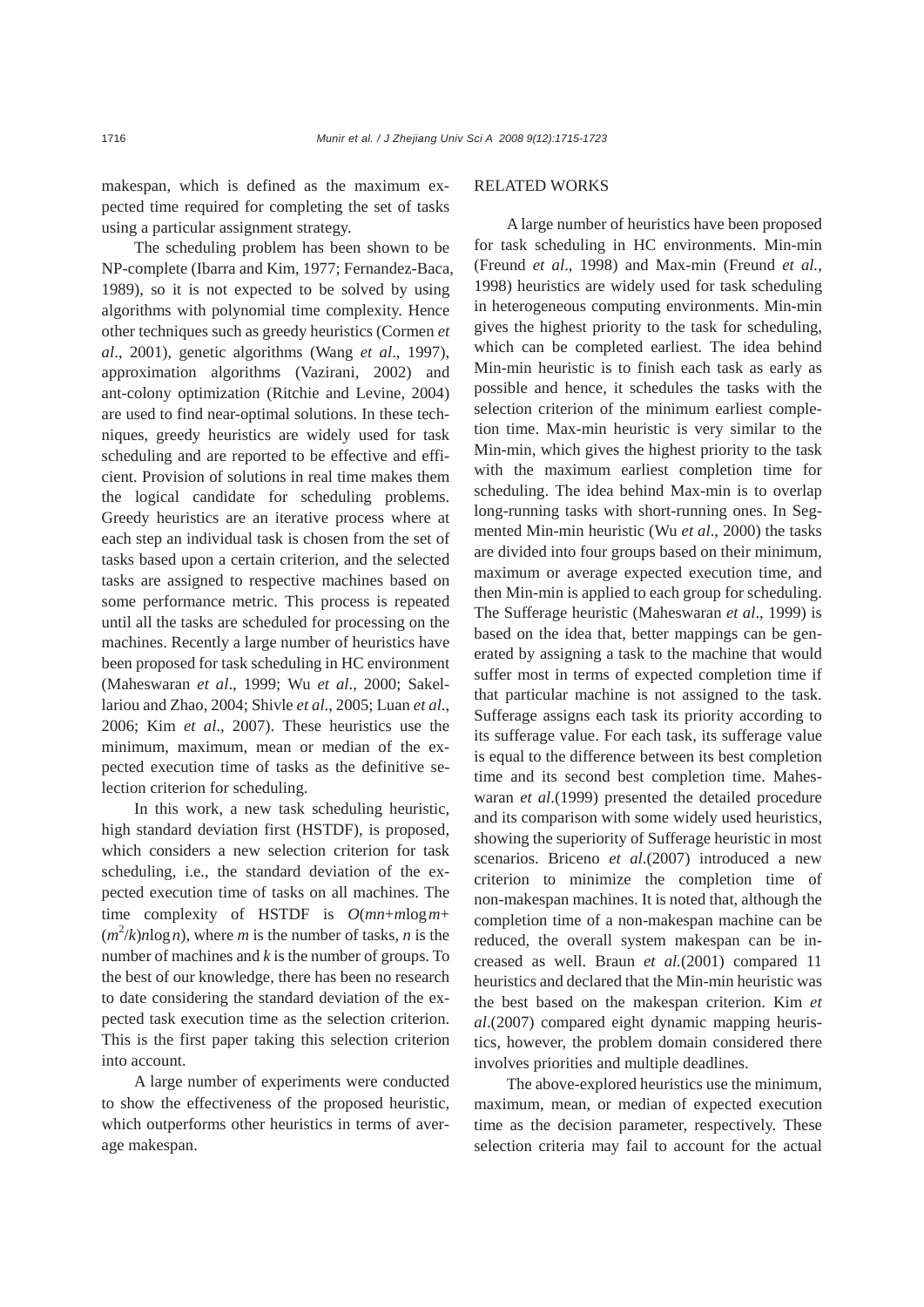distribution of the execution time of a task on all the machines. Subtle variations in the execution time on different machines can lead to an un-ideal assignment and an unexpected increase in the completion time of a given task set. Measuring the distribution of data in ECT matrix and allocating resources on the highest standard deviation first basis can alleviate this problem, which has not been investigated by any prior work.

#### PROBLEM DEFINITION

Prior to problem description, some fundamental concepts and definitions are given below.

**Definition 1** (Expected computation time matrix) Given a set of tasks  $T = \{t_1, t_2, \ldots, t_m\}$  and a set of machines  $M = \{m_1, m_2, ..., m_n\}$ , the expected computation time (ECT) matrix is an  $m \times n$  matrix  $E=(e_{ii})$  $(1 \leq i \leq m, 1 \leq j \leq n)$ , where entry  $e_{ij}$  is the estimated execution time of task *ti* on machine *mj*.

**Definition 2** (Assignment function) Given a set of tasks  $T = \{t_1, t_2, ..., t_m\}$  and a set of machines  $M = \{m_1,$  $m_2, \ldots, m_n$ , an assignment function *f*:  $T \times M \rightarrow \{1, 0\}$  is defined as

$$
f(t_i, m_j) = \begin{cases} 1, & \text{if } t_i \text{ is assigned to } m_j, \\ 0, & \text{otherwise,} \end{cases}
$$
  

$$
1 \le i \le m, 1 \le j \le n,
$$

such that

$$
\sum_{j=1}^n f(t_i, m_j) = 1 \quad \text{for } 1 \le i \le m.
$$

Definition 2 indicates that a task can be assigned to one and only one machine.

**Definition 3** (Completion time) Given a set of tasks  $T=\{t_1, t_2, ..., t_m\}$ , a set of machines  $M=\{m_1, m_2, ..., m_m\}$  $m_n$ }, an ECT matrix  $\mathbf{E}=(e_{ij})$  where  $e_{ij}$  represents the estimated execution time of task *ti* on machine *mj*, and an assignment function *f*:  $T \times M \rightarrow \{1, 0\}$ , the completion time of a machine, i.e., the time to finish the tasks assigned to machine  $m_i$ , is defined as

$$
T_{c}(m_{j}) = \sum_{i=1}^{m} e_{ij} f(t_{i}, m_{j}), \ 1 \leq j \leq n.
$$

**Definition 4** (Makespan) Given a set of tasks  $T = \{t_1,$  $t_2, ..., t_m$  and a set of machines  $M = \{m_1, m_2, ..., m_n\}$ , the makespan of an assignment function *f* is defined as

$$
makespan(f) = \max_{1 \le j \le n} T_c(m_j).
$$

#### **Problem statement**

Based upon the above definitions, the task assignment problem can be formulated as

Input:

A set of tasks  $T = \{t_1, t_2, ..., t_m\};$ A set of machines  $M = \{m_1, m_2, ..., m_n\};$ An ECT matrix  $\mathbf{E}=(e_{ii})$ , where  $e_{ii}$  represents the estimated execution time of task *ti* on machine *mj*.

Output:

An assignment function *f* such that  $makespan(f)=min{makespan(g) | g: T\times M\rightarrow{1, 0}$  is an assignment function}.

# HIGH STANDARD DEVIATION FIRST (HSTDF) HEURISTIC

The goal of HSTDF heuristic is to find a high quality assignment function, which achieves near-optimal solution. In HSTDF, we consider the standard deviation of the expected execution time of tasks as a selection criterion, i.e., the tasks having high standard deviation must be scheduled first. Intuitively, tasks having a low standard deviation of execution time have less variation in execution time on different machines and hence, their delayed assignment for scheduling will not affect the overall makespan much. Moreover, the tasks with a higher standard deviation of execution time exhibit more variation in their execution time on different machines. A delayed assignment of such tasks might reduce their chances of occupying faster machines as some other tasks might occupy these machines earlier. Such a scenario would result in an increase in the system makespan. Hence, the tasks having a high standard deviation must be scheduled first.

Given a set of tasks  $T = \{t_1, t_2, \ldots, t_m\}$ , a set of machines  $M = \{m_1, m_2, ..., m_n\}$  and an ECT matrix, the solution can be found in three steps. Firstly we compute the standard deviation of the expected execution time of each task and then sort all the tasks in decreasing order of their standard deviation of execution time. Secondly we partition the tasks into *k* equally sized disjoint groups *g*1, *g*2, …, *gk*, where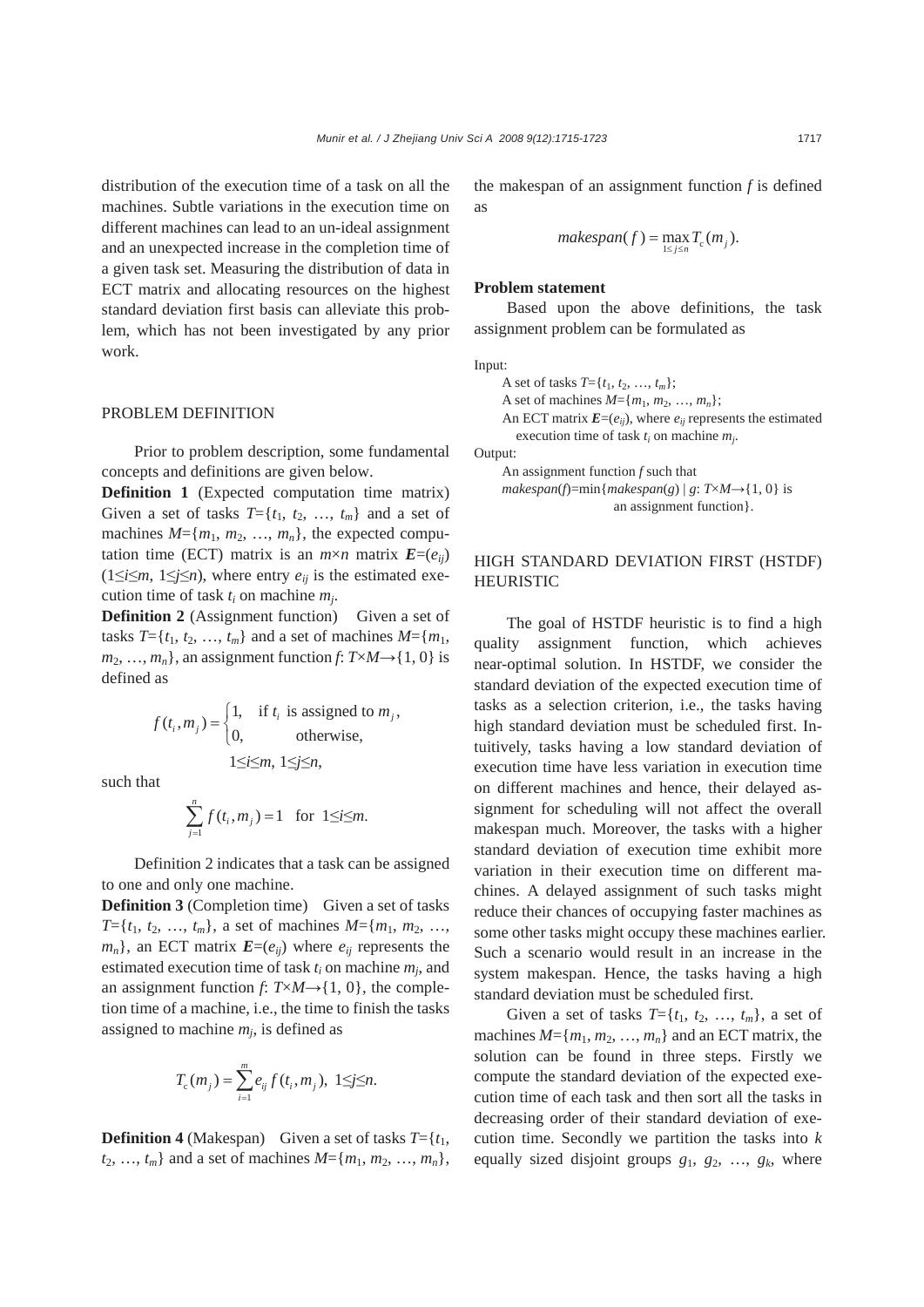*gi*∩*gj*=∅ (*i*≠*j*) and *g*1∪*g*2∪…∪*gk*=*T*. The first *k*−1 groups contain  $\lfloor m/k \rfloor$  tasks each and  $g_k$  contains *m*−⎣*m*/*k*⎦(*k*−1) tasks. Finally, for each group from *g*1,  $g_2, \ldots, g_k$ , we assign the tasks to machines iteratively, and in each iteration, for each task  $t_i$  in group  $g_x$  ( $x=1$ ,  $2, ..., k$ , the process is as follows:

Step 1: Calculate the estimated completion time of task  $t_i$  on machine  $m_i$  if task  $t_i$  is to be assigned to  $m_i$ , and denote this estimated completion time as *cij*—of course,  $c_{ij} = e_{ij} + T_c(m_j)$ .

Step 2: The machine  $m<sub>v</sub>$  on which task  $t<sub>i</sub>$  has the minimum estimated complete time (i.e.,  $c_{i} = \min_{j=1,2,\dots,n} c_{ij}$ ) is chosen as the candidate machine for assigning task *ti*.

Step 3: If there is no task assigned to  $m<sub>v</sub>$  in this iteration (i.e.,  $m_v$  is available), assign  $t_i$  to  $m_v$  and remove  $t_i$  from  $g_x$ , since this assignment achieves the locally minimum completion time.

Step 4: If a task  $t<sub>z</sub>$  has already been assigned to  $m<sub>v</sub>$  in this iteration (i.e.,  $m<sub>v</sub>$  is not available at the time), compute the difference between the minimum estimated completion time on all machines and the second smallest estimated completion time on all machines for tasks *ti* and *tz*, respectively.

Step 4.1: If the difference value for task  $t_i$  is larger than that for  $t_z$ , assign  $t_i$  instead of  $t_z$  to  $m_y$  in this iteration, remove  $t_i$  from  $g_x$ , and add  $t_z$  to  $g_x$ .

Step 4.2: If the difference value for task  $t_i$  is less than that for  $t_z$ , keep the assignment.

Step 4.3: If the differences are equal, we compute the difference between the minimum estimated completion time and the third smallest estimated completion time for  $t_i$  and  $t_z$ , respectively.

Repeat Steps 4.1~4.3. Every time Step 4.3 is carried out, the difference between the minimum estimated completion time and the next estimated completion time (e.g., the fourth, the fifth, etc.) for *ti* and  $t<sub>z</sub>$  is computed, respectively. And if all the differences are the same, select the tasks deterministically, and thus the oldest task is chosen.

The process is outlined in Algorithm 1.

## **Algorithm 1**

Input:  $G_k$ .

Output: assignment function *f*.

- 1 while  $(G_k \neq \emptyset)$  do
- 2 for (each  $t_i \in G_k$ ) do
- 3 for  $(i=1, 2, ..., n)$  do

4  $c_{ij} = e_{ij} + T_c(m_i);$ 

```
5 endfor 
6 sort c_{i1}, c_{i2}, ..., c_{in} in increasing order, denoted as
          c_i^{(1)}, c_i^{(2)}, ..., c_i^{(n)};7 endfor 
8 mark m_1, m_2, ..., m_n as unassigned;
9 for (each t_i \in G_k) do
10 find a machine m_y such that c_{iy} = \min_j c_{ij};
11 if (m_v is not assigned)
12 f(t_i, m_v)=1;13 G_k = G_k - \{t_i\};14 else 
15 get the latest task t_z which is assigned to m_y;
16 for (j=2, 3, …, n) 
17 if (c_i^{(j)} - c_i^{(1)} > c_z^{(j)} - c_z^{(i)})18 f(t_z, m_y)=0;<br>
19 f(t_i, m_y)=1;f(t_i, m_y)=1;20 G_k = G_k \cup \{t_z\} - \{t_i\};<br>21 break;
               break:
22 endif 
23 endfor 
24 endif
```

```
25 endfor 
26 endwhile
```

```
27 return f;
```
In Algorithm 1, lines  $3 \sim 5$  take  $O(n)$  to update  $c_{i1}$ ,  $c_{i2}$ , ...,  $c_{in}$ . Line 6 needs  $O(n \log n)$  to sort the completion time *ci*1, *ci*2, …, *cin* in increasing order. Thus, lines 2~7 take *O*(*pn*log*n*), where *p* is the number of current tasks in  $G_k$ . In the worst case, lines  $16~23$ finish after *n*−1 loops. Thus, the complexity of lines 9~25 is *O*(*pn*). Lines 2~25 take *O*(*pn*log*n*). Since in each iteration of the while loop, at least one task can be assigned to machines, the time complexity of Algorithm 1 is thus  $O(tn\log n)+O((t-1)n\log n)+$  $O((t-2)n\log n) + ... + O(n\log n) = O(t^2 n \log n)$ , where *t* is the number of tasks in *Gk*.

The proposed algorithm HSTDF is shown in Algorithm 2.

#### **Algorithm 2** HSTDF heuristic

Input:  $T = \{t_1, t_2, \ldots, t_m\}, M = \{m_1, m_2, \ldots, m_n\}, \text{ECT matrix.}$ Output: assignment function *f*.

- 1 for (*i*=1, 2, …, *n*) do
- 2 compute the standard deviation of ECT values for each task;
- 3 endfor
- 4 sort the tasks in decreasing order of their standard deviation of execution time;
- 5 divide the tasks evenly into *k* groups;
- 6 for (each group  $G_k$ )
- 7 apply Algorithm 1 for assignment;
- 8 endfor
- 9 return *f*;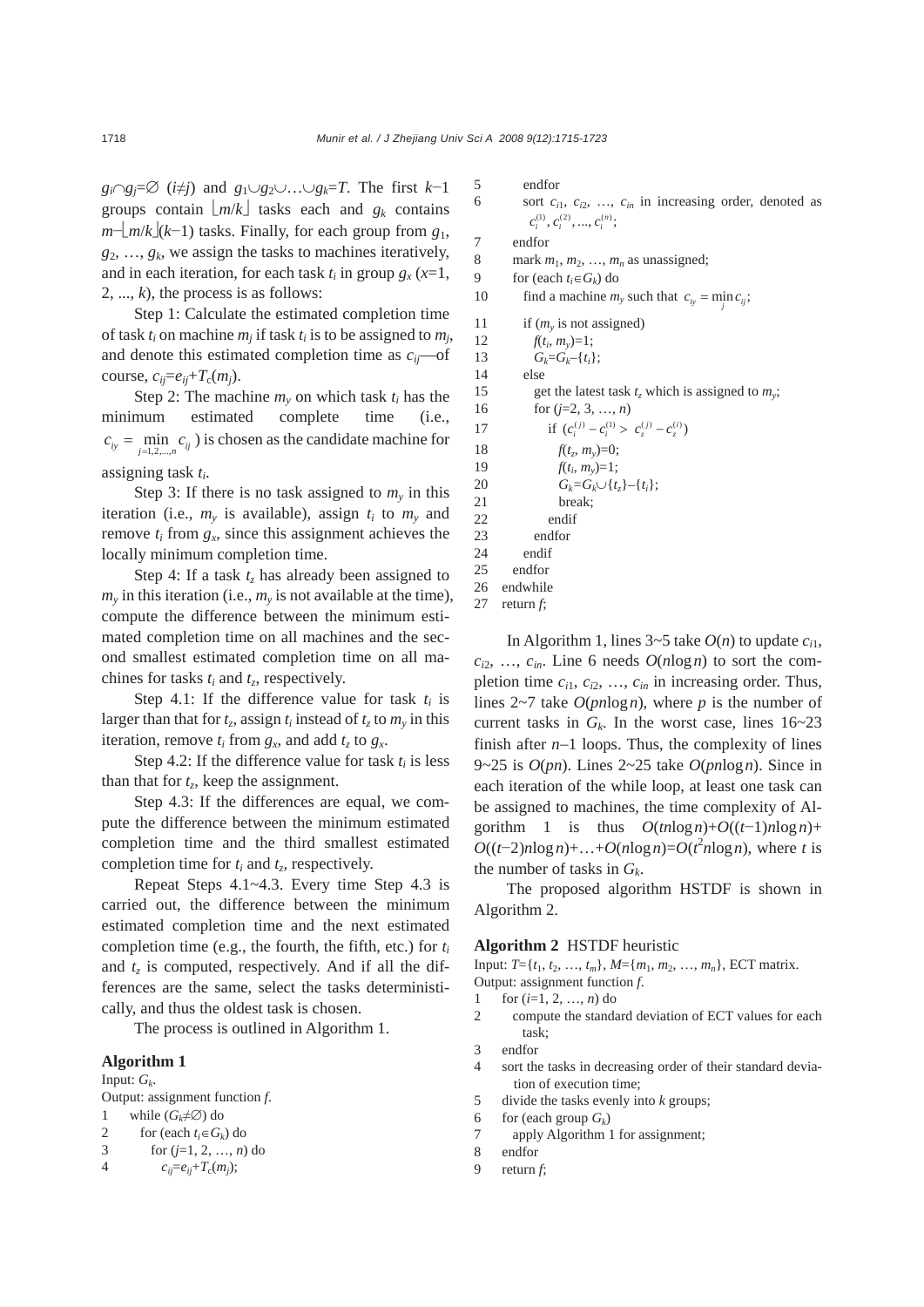In the HSTDF heuristic, lines 1~3 take *O*(*nm*) to compute the standard deviation of the expected execution time of tasks. Line 4 takes *O*(*m*log*m*) to sort the tasks in decreasing order. Lines 6~8 need  $O(k(m/k)n^2 \log n) = O((m^2/k)n \log n)$  time to complete. Therefore, the time complexity of the HSTDF heuristic is  $O(mn+mlog m+(m^2/k)nlog n)$ .

A simple example is given to show the comparison of the proposed heuristic with Min-min, Max-min, Sufferage and Segmented Min-min. The execution time of nine tasks on three machines is recorded in Table 1.

All the machines are assumed to be idle for this case. In this example the minimum makespan produced by all other heuristics (Min-min, Max-min, Sufferage, and Segmented Min-min) is 29 and the makespan produced by the proposed heuristic is 22, which clearly shows that the proposed heuristic outperforms all the heuristics considered here for comparison. Task division is given in Table 2 (here we divide the tasks into three groups). Table 3 explains how the results are derived.

**Table 1 Element of the ECT matrix** 

| Task        |                | <b>Execution</b> time |                |
|-------------|----------------|-----------------------|----------------|
|             | m <sub>1</sub> | m <sub>2</sub>        | m <sub>3</sub> |
| $t_1$       | 9              | 11                    | 17             |
| $t_2$       | 4              | 5                     | 4              |
| $t_3$       | 5              | 9                     | 9              |
| $t_4$       | 19             | 13                    | 16             |
| $t_5$       | 11             | 7                     | 6              |
| $t_{\rm 6}$ | 11             | 9                     | 8              |
| $t_7$       | 14             | 9                     | 12             |
| $t_8$       | 4              | 5                     | 5              |
| $t_{9}$     | 11             | 8                     | 8              |

|  | Table 2 Division of tasks in three groups |  |  |  |  |  |  |
|--|-------------------------------------------|--|--|--|--|--|--|
|--|-------------------------------------------|--|--|--|--|--|--|

| Task        |                | Execution time |                |           |
|-------------|----------------|----------------|----------------|-----------|
|             | m <sub>1</sub> | m <sub>2</sub> | m <sub>3</sub> | Std. Dev. |
| $t_1$       | 9              | 11             | 17             | 4.1633    |
| $t_4$       | 19             | 13             | 16             | 3.0000    |
| $t_{5}$     | 11             | 7              | 6              | 2.6458    |
| $t_{7}$     | 14             | 9              | 12             | 2.5166    |
| $t_3$       | 5              | 9              | 9              | 2.3094    |
| $t_{\rm Q}$ | 11             | 8              | 8              | 1.7321    |
| $t_{6}$     | 11             | 9              | 8              | 1.5275    |
| $t_2$       | 4              | 5              | 4              | 0.5774    |
| $t_8$       |                | 5              | 5              | 0.5774    |

**Table 3 Execution process of Algorithm 1 on each group** 

| Group | Iterations in<br>each group |                       | Minimum<br>completion<br>time | Differ-<br>ence | Machine        |
|-------|-----------------------------|-----------------------|-------------------------------|-----------------|----------------|
|       | 1st pass                    | $t_1 \rightarrow m_1$ | 9                             | 2               | m <sub>1</sub> |
| 1     |                             | $t_4 \rightarrow m_2$ | 13                            | 3               | m <sub>2</sub> |
|       |                             | $t_5 \rightarrow m_3$ | 6                             | 1               | m <sub>3</sub> |
|       | 1st pass                    | $t_3 \rightarrow m_1$ | 14                            | 1               | m <sub>1</sub> |
| 2     |                             | $t_9 \rightarrow m_3$ | 14                            | 6               | m <sub>3</sub> |
|       | 2nd pass                    | $t_7 \rightarrow m_2$ | 22                            | 6               | m <sub>2</sub> |
|       | 1st pass                    | $t_6 \rightarrow m_3$ | 22                            | 3               | m <sub>3</sub> |
| 3     |                             | $t_8 \rightarrow m_1$ | 18                            | 1               | m <sub>1</sub> |
|       | 2nd pass                    | $t_2 \rightarrow m_1$ | 22                            | 4               | m <sub>1</sub> |

## RESULTS AND DISCUSSION

#### **Dataset**

In our experiments, coefficient-of-variation (COV) based ECT generation method was used to simulate different HC environments by changing the parameters  $\mu_{task}$ ,  $V_{task}$ , and  $V_{machine}$ , which represent the mean task execution time, the task heterogeneity, and the machine heterogeneity, respectively. The COV-based method provides a greater control over the spread of the execution time values than the common range-based method (Braun *et al.*, 2001; Ritchie and Levine, 2004; Shivle *et al.*, 2005).

The COV-based ECT generation method works as follows (Ali *et al*., 2000). First, a task vector of the expected execution time with the desired task heterogeneity, *q*, is generated following gamma distribution with mean  $\mu_{\text{task}}$  and standard deviation  $\mu_{\text{task}} \cdot V_{\text{task}}$ . The input parameter  $\mu_{\text{task}}$  is used to set the average of the values in  $q$ . The input parameter  $V_{task}$  is the desired coefficient of variation of the values in *q*. The value of  $V_{task}$  is larger for a higher task heterogeneity. Each element of *q* is then used to produce one row of the ECT matrix following gamma distribution with mean  $q[i]$  and standard deviation  $q[i] \cdot V_{\text{machine}}$ such that the desired coefficient of variation of values in each row is *V*machine. The value of *V*machine is larger for a higher machine heterogeneity.

## **Comparative performance evaluation**

The performance of the heuristic algorithm was evaluated by the average makespan of 1000 results on the 1000 ECTs generated by the same parameters. In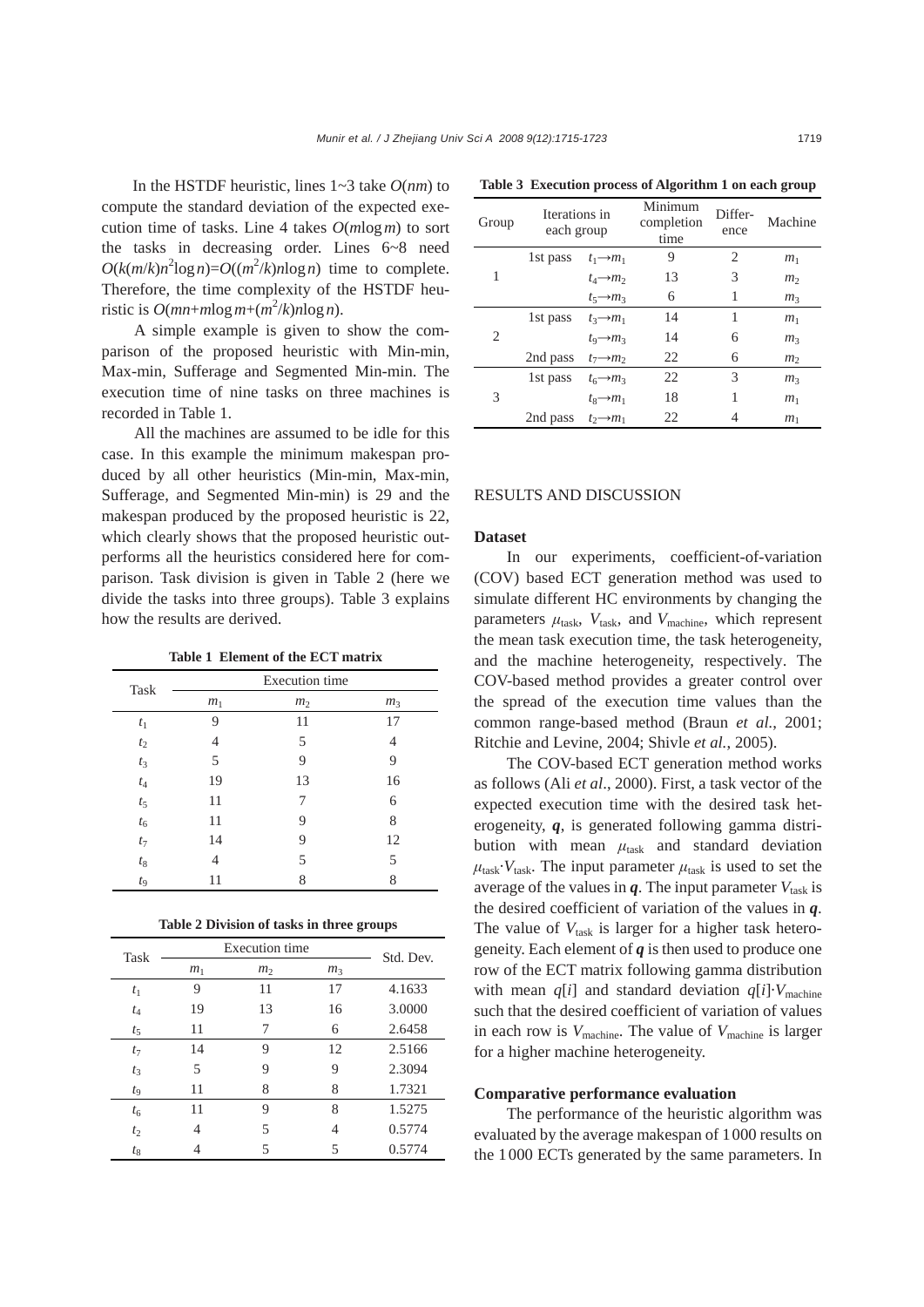all the experiments, the size of ECTs was  $512\times16$ ,  $k=3$ ,  $\mu_{\text{task}}=1000, V_{\text{task}}\in[0.1, 1.1], V_{\text{machine}}\in[0.1, 0.6].$  The heterogeneous ranges were chosen to reflect the fact that in real situations there is more variability across the execution time for different tasks on a given machine than that across the execution time for a single task on different machines (Luo *et al*., 2007).

The range bar for the average makespan of each heuristic shows a 95% confidence interval for the corresponding average makespan. That is, if another ECT matrix (of the same type) is generated, and the specified heuristic generates a task assignment, the makespan of the task assignment would be within the given interval with 95% certainty. In some cases such as the first subfigure of Fig.1a, the entire confidence interval is too short at the current scale used in plotting the results, and thus it is difficult to differentiate upper and lower bounds from the confidence interval in such cases.

The proposed heuristic was compared with five existing heuristics. In the results H1=Max-min, H2=Sufferage, H3=Segmented Min-average, H4= Segmented Min-min, H5=Segmented Max-min, and H6=HSTDF.



**Fig.1 Average makespan of the heuristics for fixed** *V***machine and variable** *V***task when ECT matrices are inconsistent. H1=Max-min, H2=Sufferage, H3=Segmented Min-average, H4=Segmented Min-min, H5=Segmented Max-min, H6=HSTDF. (a)** *V***machine=0.1; (b)** *V***machine=0.6**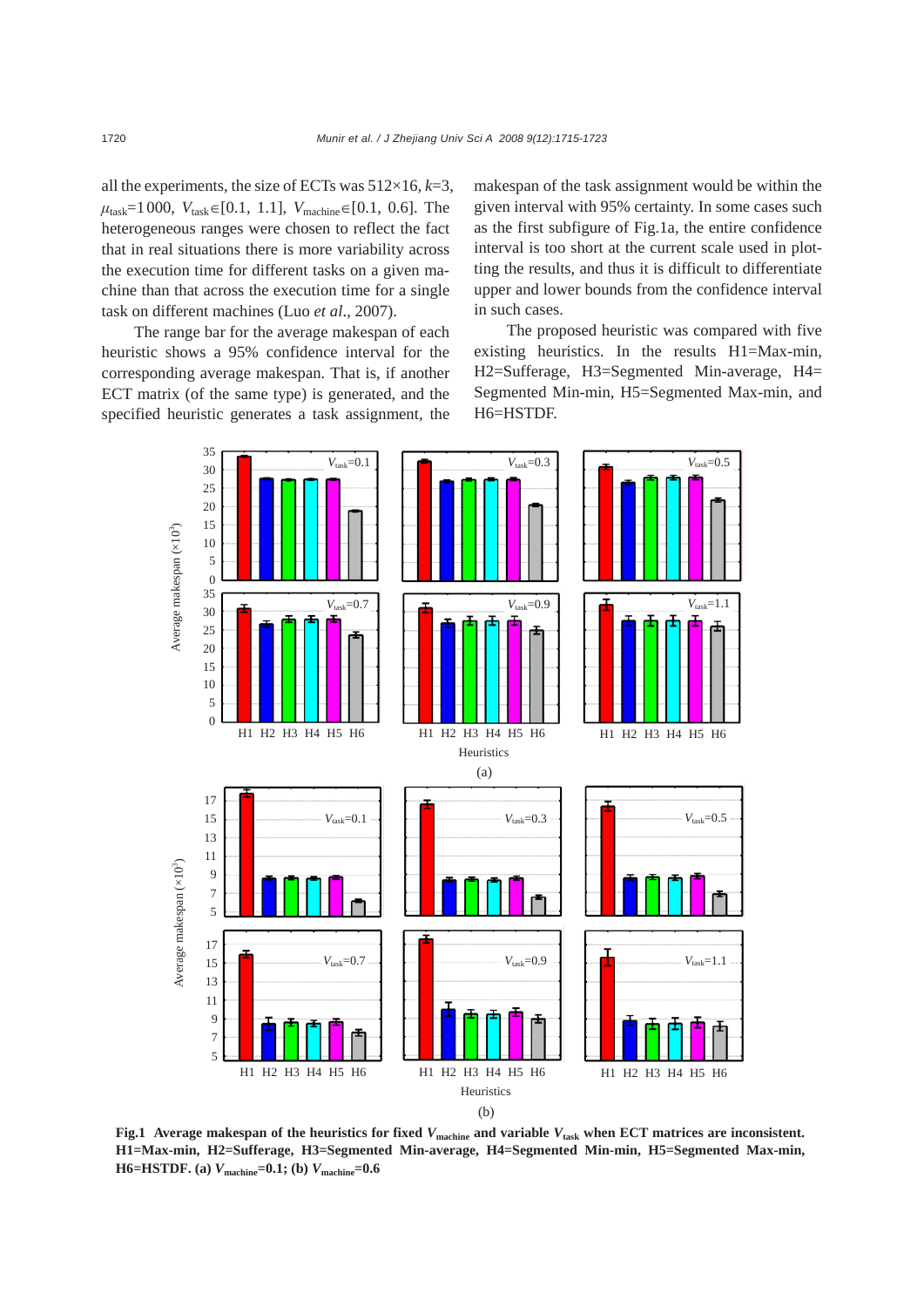The experiments were performed for inconsistent, consistent and partially consistent ECT matrices. For each type of ECT matrix, experiments were performed in two phases. In the first phase,  $V_{\text{machine}}$  was fixed with different values representing low (0.1) and high  $(0.6)$  levels and  $V_{task}$  increased in steps from low  $(0.1)$  to high  $(1.1)$ . In the second phase,  $V_{\text{task}}$  was varied from low  $(0.1)$  to high  $(1.1)$  and  $V_{\text{machine}}$  increased in steps from low (0.1) to high (0.6).

#### **Inconsistent ECTs**

In the first set of experiments, inconsistent ECTs were obtained using the COV-based ECT generation method without sorting any rows or columns, and the performance of each heuristic was measured for various combinations of  $V_{\text{machine}}$  and  $V_{\text{task}}$ . Two phases of experiments are given below for inconsistent ECTs.

1. Fixed machine heterogeneity & variable task heterogeneity

Figs.1a and 1b depict the scenarios when *V*machine was fixed at 0.1 and 0.6 respectively and  $V_{\text{task}}$  increased from 0.1 to 1.1 with a step of 0.2 to cover a wide range of task heterogeneity. It is clear from the results that the proposed heuristic outperforms all other heuristics in terms of average makespan in all cases.

2. Fixed task heterogeneity & variable machine heterogeneity

In this phase three experimental situations were considered.  $V_{task}$  was fixed at 0.1, 0.6 and 1.1 respectively and the machine heterogeneity was varied from 0.1 to 0.6 with a step of 0.1. Fig.2 (see the next page) shows the results, from which it is evident that the makespan of the proposed heuristic is smaller than those of all other heuristics. But for high machine heterogeneity the difference is not much.

## **Consistent ECTs**

The following experimental results were obtained using the consistent ECT matrices. Consistent ECT matrices were generated by sorting the  $e_{ij}$  values such that  $e_{i1} < e_{i2} < \ldots < e_{in}$  for  $1 \le i \le m$ . Here also experiments were devised in two phases.

1. Fixed machine heterogeneity & variable task heterogeneity

In this phase two scenarios were checked.

*V*<sub>machine</sub> was fixed at 0.1 and 0.6, respectively, and *V*<sub>task</sub> was varied from 0.1 to 1.1 with a step of 0.2. The experimental results show that the average makespan of the proposed heuristic is smaller than those of all other heuristics, with an exception for high task heterogeneity  $(V_{task}=1.1)$  when  $V_{machine}=0.6$ , where the proposed heuristic is the second best.

2. Fixed task heterogeneity & variable machine heterogeneity

During the second phase,  $V_{task}$  was fixed at 0.1, 0.6 and 1.1 respectively and *V*machine was varied from 0.1 to 0.6 with a step of 0.1. Experimental results show that the average makespan of the proposed heuristic is much smaller than those of all other heuristics when  $V_{task}=0.1$ , outperforms all other heuristics when  $V_{task}=0.6$ , and is comparable to the smallest average makespan (although not much smaller than the average of makespans) of other heuristics when  $V_{\text{task}}=1.1$ .

## **Partially consistent ECTs**

In the final part of experiments we considered partially consistent ECTs, which were obtained by sorting half of the values of *eij* in each row or column.

1. Fixed machine heterogeneity & variable task heterogeneity

*V*machine was fixed at 0.1 and 0.6 respectively and *V*task was varied from 0.1 to 1.1 with a step of 0.2. The experimental results show that the proposed heuristic outperforms all other heuristics in terms of average makespan when  $V_{\text{machine}}$ =0.1, and that the proposed heuristic performs well for low  $V_{task}$  when  $V_{machine}$ 0.6.

2. Fixed task heterogeneity & variable machine heterogeneity

*V*task was fixed at 0.1, 0.6 and 1.1, respectively, and *V*machine was varied from 0.1 to 0.6 with a step of 0.1. The experimental results show that the average makespan of the proposed heuristic is much smaller than those of all other heuristics when  $V_{\text{task}}=0.1$  and 0.6, and that the average makespan of the proposed heuristic is comparable to those of other heuristics when  $V_{\text{task}}=1.1$ .

Due to space limitations, the results of consistent and partially consistent ECT matrices are not shown here.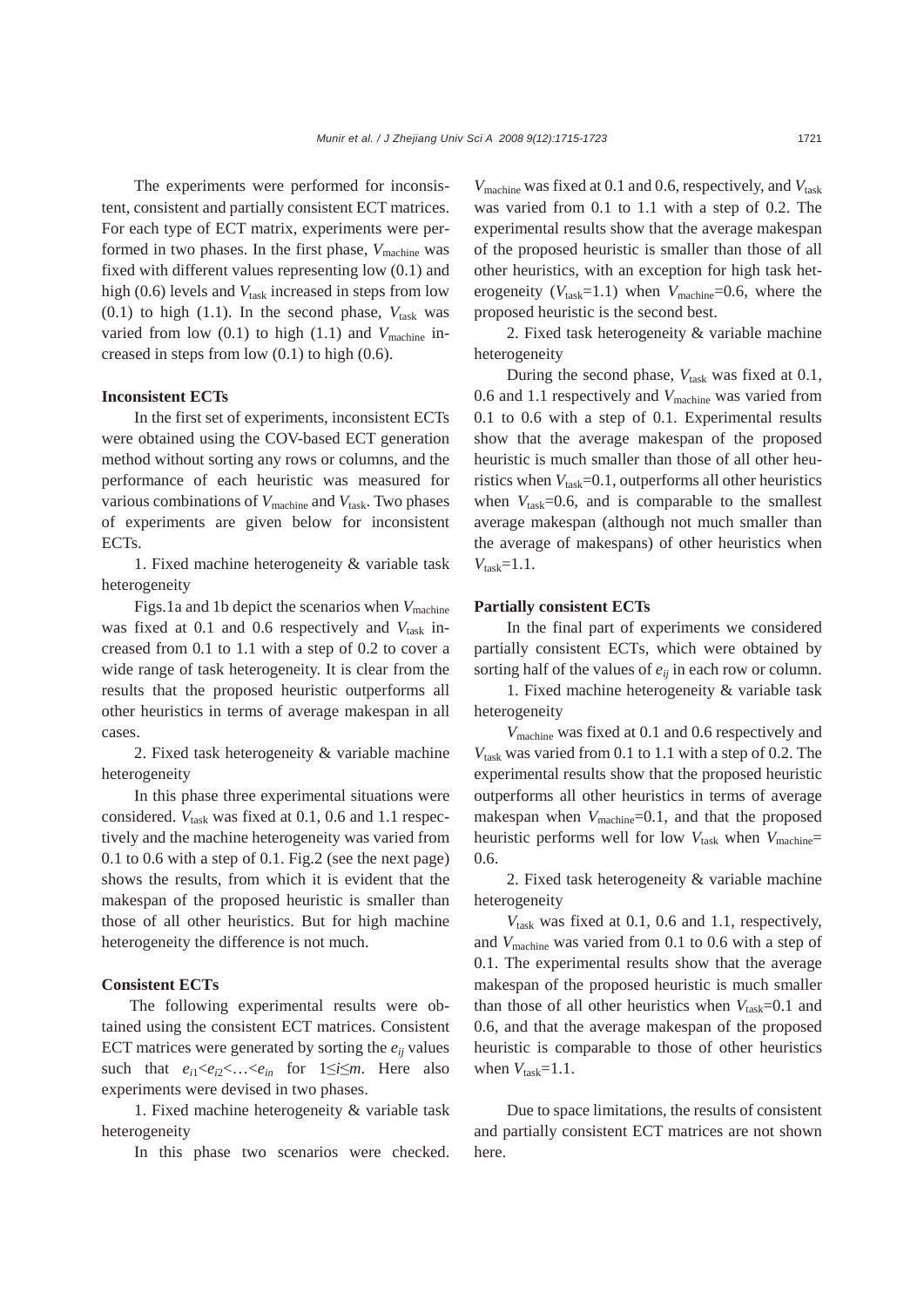

**Fig.2 Average makespan of the heuristics for fixed** *V***task and variable** *V***machine when ECT matrices are inconsistent. H1=Max-min, H2=Sufferage, H3=Segmented Min-average, H4=Segmented Min-min, H5=Segmented Max-min, H6=HSTDF. (a)** *V***task=0.1; (b)** *V***task=0.6; (c)** *V***task=1.1**